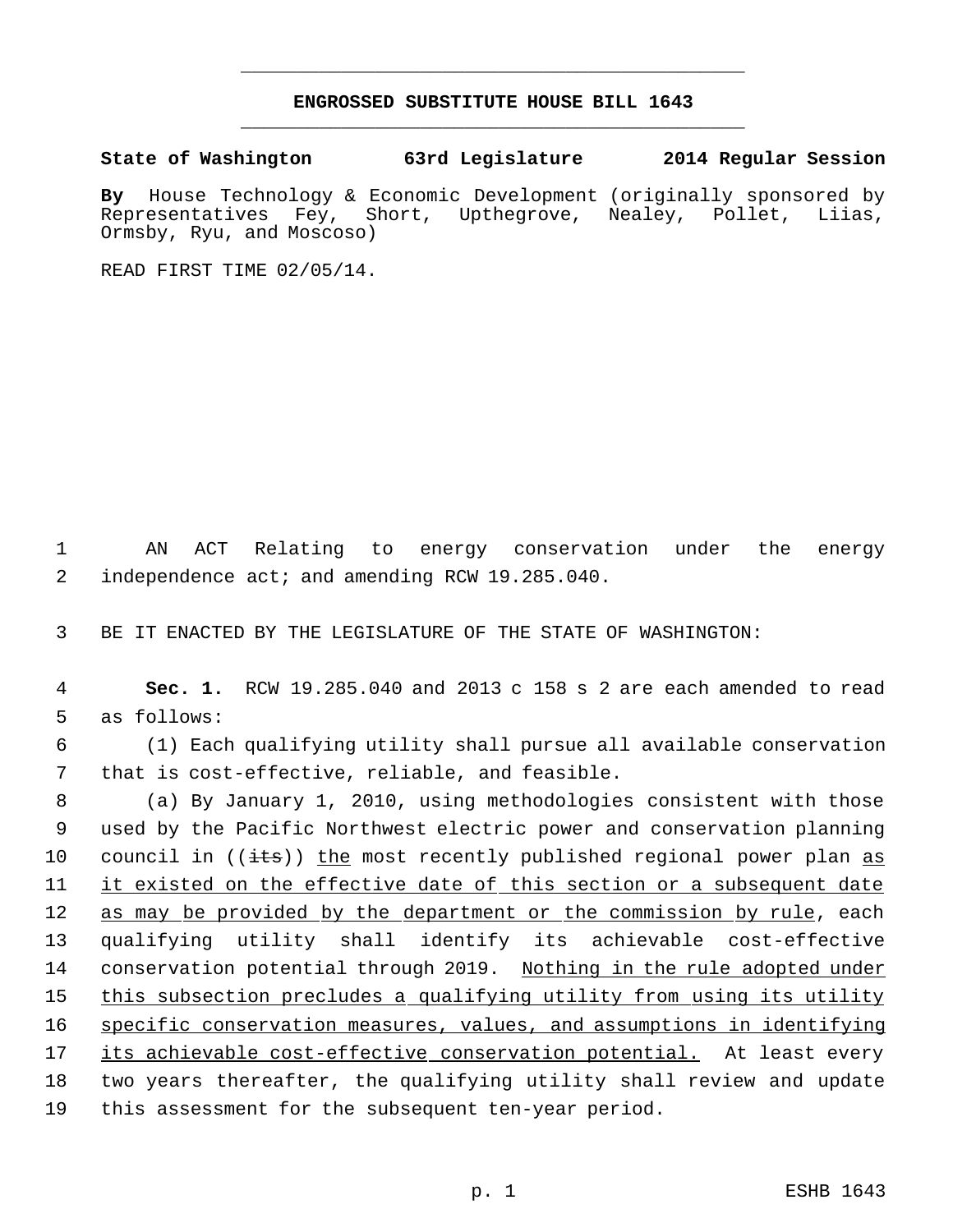(b) Beginning January 2010, each qualifying utility shall establish and make publicly available a biennial acquisition target for cost- effective conservation consistent with its identification of achievable opportunities in (a) of this subsection, and meet that target during the subsequent two-year period. At a minimum, each biennial target must be no lower than the qualifying utility's pro rata share for that two-year period of its cost-effective conservation potential for the subsequent ten-year period.

 (c)(i) Except as provided in (c)(ii) and (iii) of this subsection, beginning on January 1, 2014, cost-effective conservation achieved by a qualifying utility in excess of its biennial acquisition target may 12 be used to help meet the immediately subsequent two biennial 13 acquisition targets, such that no more than twenty percent of any biennial target may be met with excess conservation savings.

 (ii) Beginning January 1, 2014, a qualifying utility may use single 16 large facility conservation savings in excess of its biennial target to 17 meet up to an additional five percent of the immediately subsequent two 18 biennial acquisition targets, such that no more than twenty-five percent of any biennial target may be met with excess conservation savings allowed under all of the provisions of this section combined. 21 For the purposes of this subsection  $(1)(c)(ii)$ , "single large facility 22 conservation savings" means cost-effective conservation savings 23 achieved in a single biennial period at the premises of a single customer of a qualifying utility whose annual electricity consumption prior to the conservation savings exceeded five average megawatts.

 (iii) Beginning January 1, 2012, and until December 31, 2017, a qualifying utility with an industrial facility located in a county with 28 a population between ninety-five thousand and one hundred fifteen thousand that is directly interconnected with electricity facilities 30 that are capable of carrying electricity at transmission voltage, may use cost-effective conservation from that industrial facility in excess 32 of its biennial acquisition target to help meet the immediately subsequent two biennial acquisition targets, such that no more than twenty-five percent of any biennial target may be met with excess 35 conservation savings allowed under all of the provisions of this section combined.

 (d) In meeting its conservation targets, a qualifying utility may count high-efficiency cogeneration owned and used by a retail electric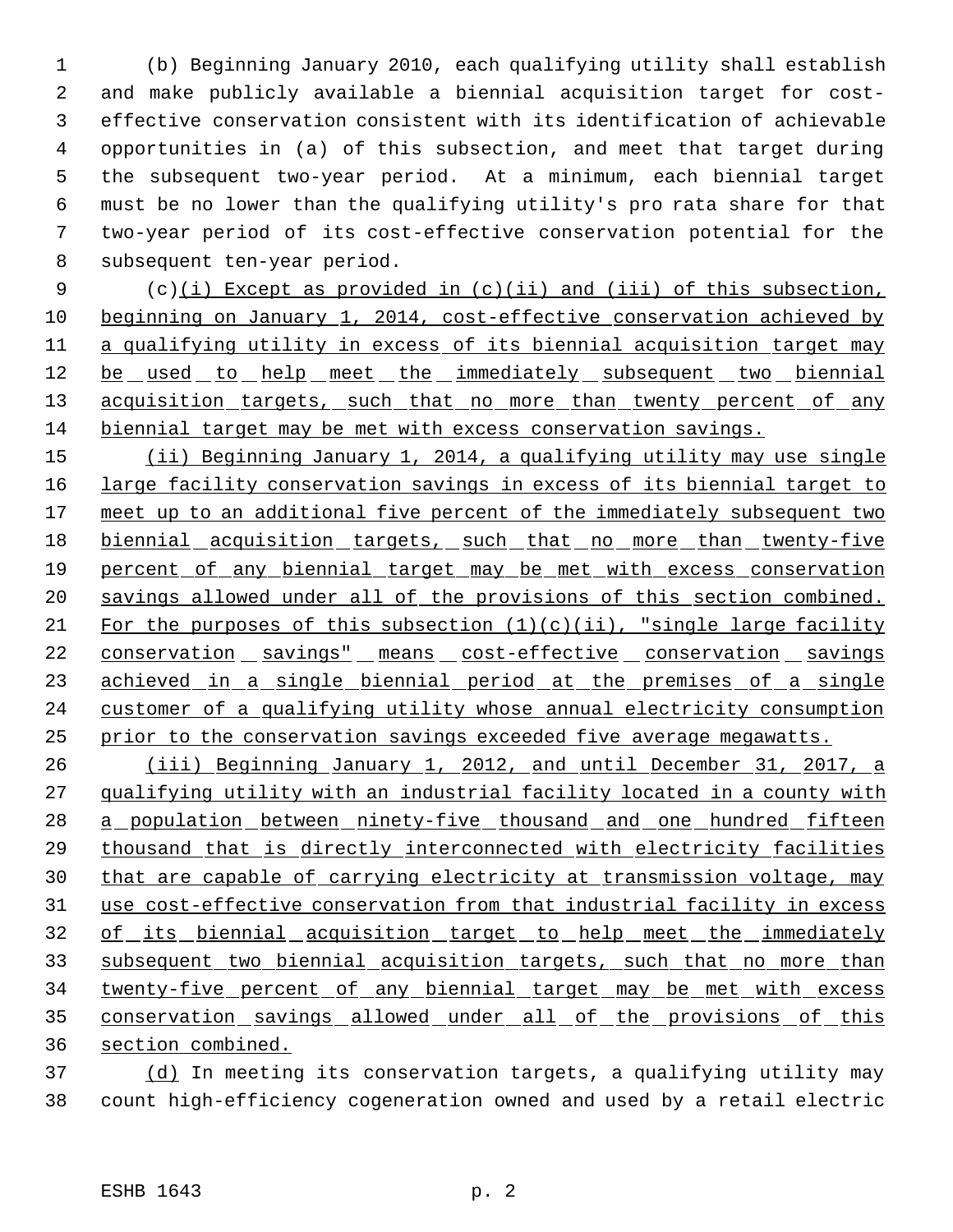customer to meet its own needs. High-efficiency cogeneration is the sequential production of electricity and useful thermal energy from a common fuel source, where, under normal operating conditions, the facility has a useful thermal energy output of no less than thirty- three percent of the total energy output. The reduction in load due to high-efficiency cogeneration shall be: (i) Calculated as the ratio of the fuel chargeable to power heat rate of the cogeneration facility compared to the heat rate on a new and clean basis of a best-commercially available technology combined-cycle natural gas-fired combustion turbine; and (ii) counted towards meeting the biennial conservation target in the same manner as other conservation savings.

 $((\{d\}) \leq e)$  The commission may determine if a conservation program implemented by an investor-owned utility is cost-effective based on the commission's policies and practice.

15  $((\{e\}) \cup (\{f\})$  The commission may rely on its standard practice for review and approval of investor-owned utility conservation targets.

 (2)(a) Except as provided in (j) of this subsection, each qualifying utility shall use eligible renewable resources or acquire equivalent renewable energy credits, or any combination of them, to meet the following annual targets:

 (i) At least three percent of its load by January 1, 2012, and each year thereafter through December 31, 2015;

 (ii) At least nine percent of its load by January 1, 2016, and each year thereafter through December 31, 2019; and

 (iii) At least fifteen percent of its load by January 1, 2020, and each year thereafter.

 (b) A qualifying utility may count distributed generation at double the facility's electrical output if the utility: (i) Owns or has contracted for the distributed generation and the associated renewable energy credits; or (ii) has contracted to purchase the associated renewable energy credits.

 (c) In meeting the annual targets in (a) of this subsection, a qualifying utility shall calculate its annual load based on the average of the utility's load for the previous two years.

 (d) A qualifying utility shall be considered in compliance with an annual target in (a) of this subsection if: (i) The utility's weather- adjusted load for the previous three years on average did not increase over that time period; (ii) after December 7, 2006, the utility did not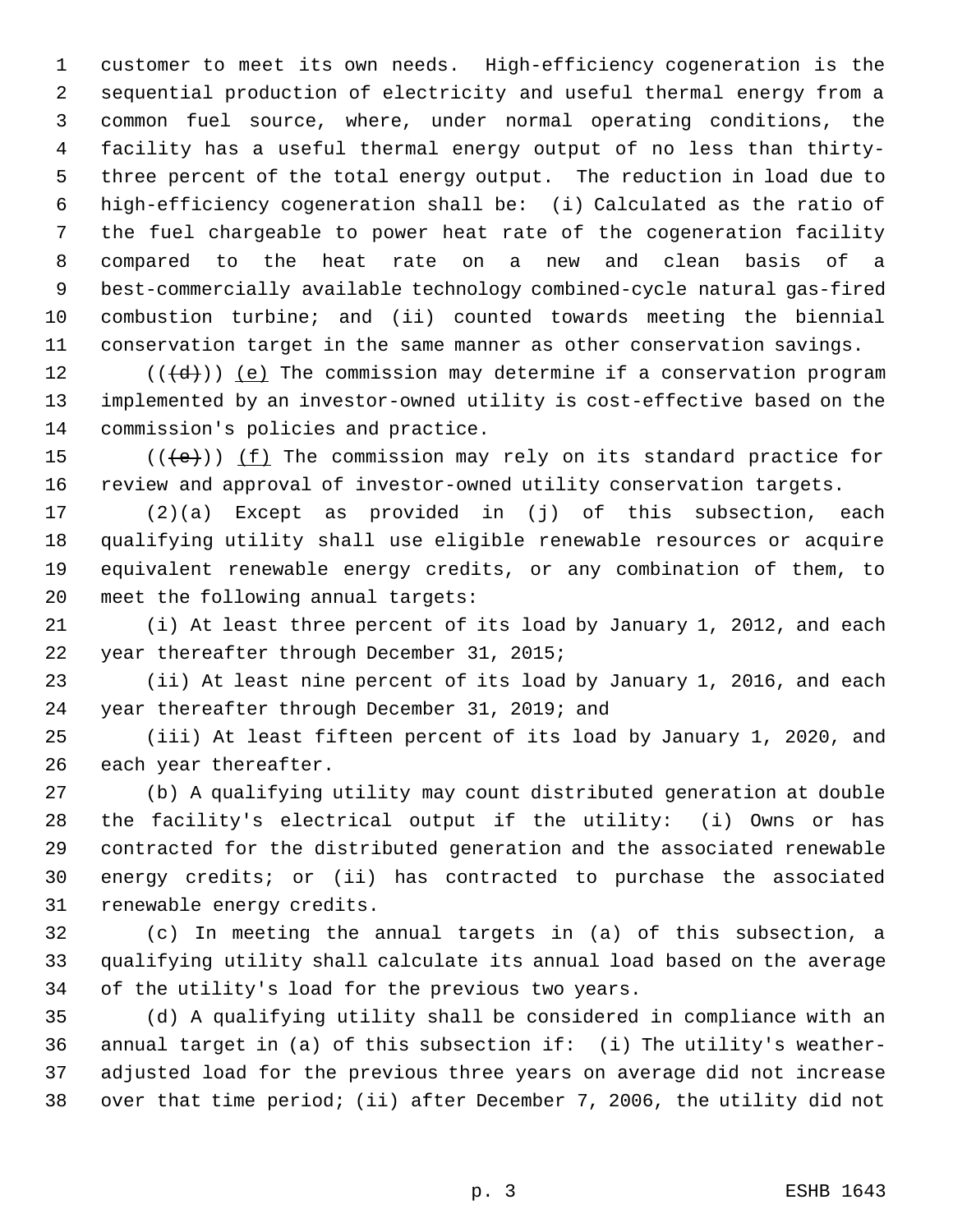commence or renew ownership or incremental purchases of electricity from resources other than coal transition power or renewable resources other than on a daily spot price basis and the electricity is not offset by equivalent renewable energy credits; and (iii) the utility invested at least one percent of its total annual retail revenue requirement that year on eligible renewable resources, renewable energy credits, or a combination of both.

 (e) The requirements of this section may be met for any given year with renewable energy credits produced during that year, the preceding year, or the subsequent year. Each renewable energy credit may be used only once to meet the requirements of this section.

 (f) In complying with the targets established in (a) of this subsection, a qualifying utility may not count:

 (i) Eligible renewable resources or distributed generation where 15 the associated renewable energy credits are owned by a separate entity; or

 (ii) Eligible renewable resources or renewable energy credits obtained for and used in an optional pricing program such as the program established in RCW 19.29A.090.

 (g) Where fossil and combustible renewable resources are cofired in one generating unit located in the Pacific Northwest where the cofiring commenced after March 31, 1999, the unit shall be considered to produce eligible renewable resources in direct proportion to the percentage of the total heat value represented by the heat value of the renewable resources.

 (h)(i) A qualifying utility that acquires an eligible renewable resource or renewable energy credit may count that acquisition at one and two-tenths times its base value:

 (A) Where the eligible renewable resource comes from a facility that commenced operation after December 31, 2005; and

 (B) Where the developer of the facility used apprenticeship programs approved by the council during facility construction.

 (ii) The council shall establish minimum levels of labor hours to be met through apprenticeship programs to qualify for this extra credit.

 (i) A qualifying utility shall be considered in compliance with an annual target in (a) of this subsection if events beyond the reasonable control of the utility that could not have been reasonably anticipated